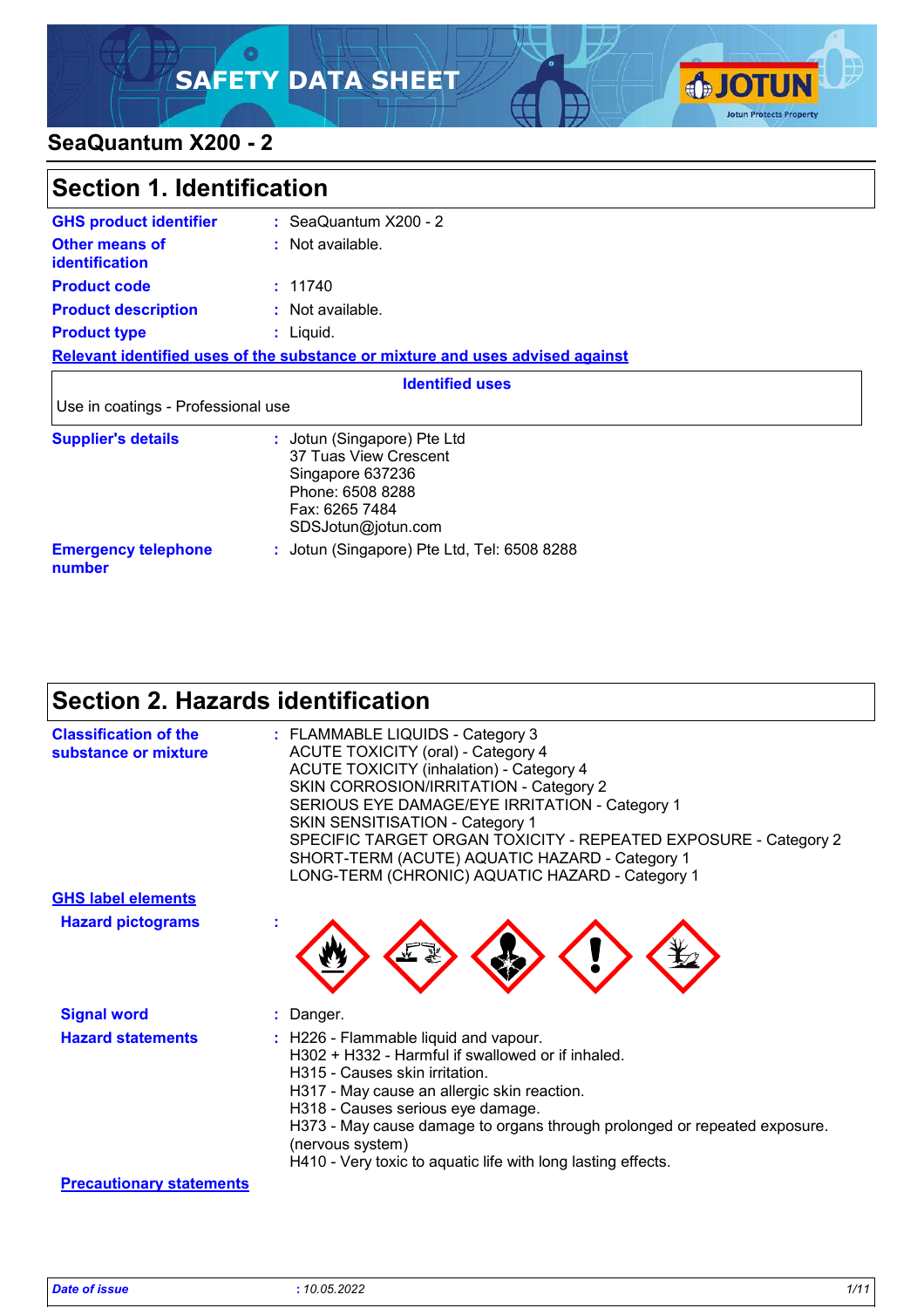# **Section 2. Hazards identification**

| <b>Prevention</b>                                                    | : P280 - Wear protective gloves. Wear eye or face protection.<br>P210 - Keep away from heat, hot surfaces, sparks, open flames and other ignition<br>sources. No smoking.<br>P273 - Avoid release to the environment.<br>P260 - Do not breathe vapour.<br>P270 - Do not eat, drink or smoke when using this product.                                                                                                                                                                                                                                                                                          |
|----------------------------------------------------------------------|---------------------------------------------------------------------------------------------------------------------------------------------------------------------------------------------------------------------------------------------------------------------------------------------------------------------------------------------------------------------------------------------------------------------------------------------------------------------------------------------------------------------------------------------------------------------------------------------------------------|
| <b>Response</b>                                                      | : P391 - Collect spillage.<br>P314 - Get medical advice/attention if you feel unwell.<br>P304 + P312 - IF INHALED: Call a POISON CENTER or doctor if you feel unwell.<br>P362 + P364 - Take off contaminated clothing and wash it before reuse.<br>P302 + P352 - IF ON SKIN: Wash with plenty of water.<br>P333 + P313 - If skin irritation or rash occurs: Get medical advice or attention.<br>P305 + P351 + P338, P310 - IF IN EYES: Rinse cautiously with water for several<br>minutes. Remove contact lenses, if present and easy to do. Continue rinsing.<br>Immediately call a POISON CENTER or doctor. |
| <b>Storage</b>                                                       | : P403 + P235 - Store in a well-ventilated place. Keep cool.                                                                                                                                                                                                                                                                                                                                                                                                                                                                                                                                                  |
| <b>Disposal</b>                                                      | : P501 - Dispose of contents and container in accordance with all local, regional,<br>national and international regulations.                                                                                                                                                                                                                                                                                                                                                                                                                                                                                 |
| In compliance                                                        | : IMO Antifouling System Convention compliant (AFS/CONF/26).                                                                                                                                                                                                                                                                                                                                                                                                                                                                                                                                                  |
| Other hazards which do not : None known.<br>result in classification |                                                                                                                                                                                                                                                                                                                                                                                                                                                                                                                                                                                                               |

### **Section 3. Composition/information on ingredients**

| Substance/mixture                   | : Mixture          |
|-------------------------------------|--------------------|
| Other means of<br>identification    | $:$ Not available. |
| <b>CAS number/other identifiers</b> |                    |
| <b>CAS number</b>                   | : Not applicable.  |
| <b>EC</b> number                    | : Mixture.         |
| <b>Product code</b>                 | : 11740            |
|                                     |                    |

| <b>Ingredient name</b>      | $\frac{9}{6}$ | <b>CAS number</b> |
|-----------------------------|---------------|-------------------|
| dicopper oxide              | ≥25 - ≤50     | 1317-39-1         |
| xylene                      | 210 - ≤15     | 1330-20-7         |
| ethylbenzene                | $\leq 5$      | 100-41-4          |
| l zinc oxide                | $\leq 5$      | 1314-13-2         |
| l colophonv                 | ו≥ ≥          | 8050-09-7         |
| hydrocarbons, C9, aromatics | ≤3            | 64742-95-6        |
| copper pyrithione           | ≤1.7          | 14915-37-8        |

**There are no additional ingredients present which, within the current knowledge of the supplier and in the concentrations applicable, are classified as hazardous to health or the environment and hence require reporting in this section.**

**Occupational exposure limits, if available, are listed in Section 8.**

**Chemical formula :** Not applicable.

### **Section 4. First aid measures**

#### **Description of necessary first aid measures**

| <b>Eye contact</b> | : Get medical attention immediately. Call a poison center or physician. Immediately<br>flush eyes with plenty of water, occasionally lifting the upper and lower eyelids.<br>Check for and remove any contact lenses. Continue to rinse for at least 10 minutes.<br>Chemical burns must be treated promptly by a physician.                                                                                                                                                                                                                                                                                                                                                                                     |
|--------------------|-----------------------------------------------------------------------------------------------------------------------------------------------------------------------------------------------------------------------------------------------------------------------------------------------------------------------------------------------------------------------------------------------------------------------------------------------------------------------------------------------------------------------------------------------------------------------------------------------------------------------------------------------------------------------------------------------------------------|
| <b>Inhalation</b>  | : Get medical attention immediately. Call a poison center or physician. Remove<br>victim to fresh air and keep at rest in a position comfortable for breathing. If it is<br>suspected that fumes are still present, the rescuer should wear an appropriate mask<br>or self-contained breathing apparatus. If not breathing, if breathing is irregular or if<br>respiratory arrest occurs, provide artificial respiration or oxygen by trained personnel.<br>It may be dangerous to the person providing aid to give mouth-to-mouth<br>resuscitation. If unconscious, place in recovery position and get medical attention<br>immediately. Maintain an open airway. Loosen tight clothing such as a collar, tie, |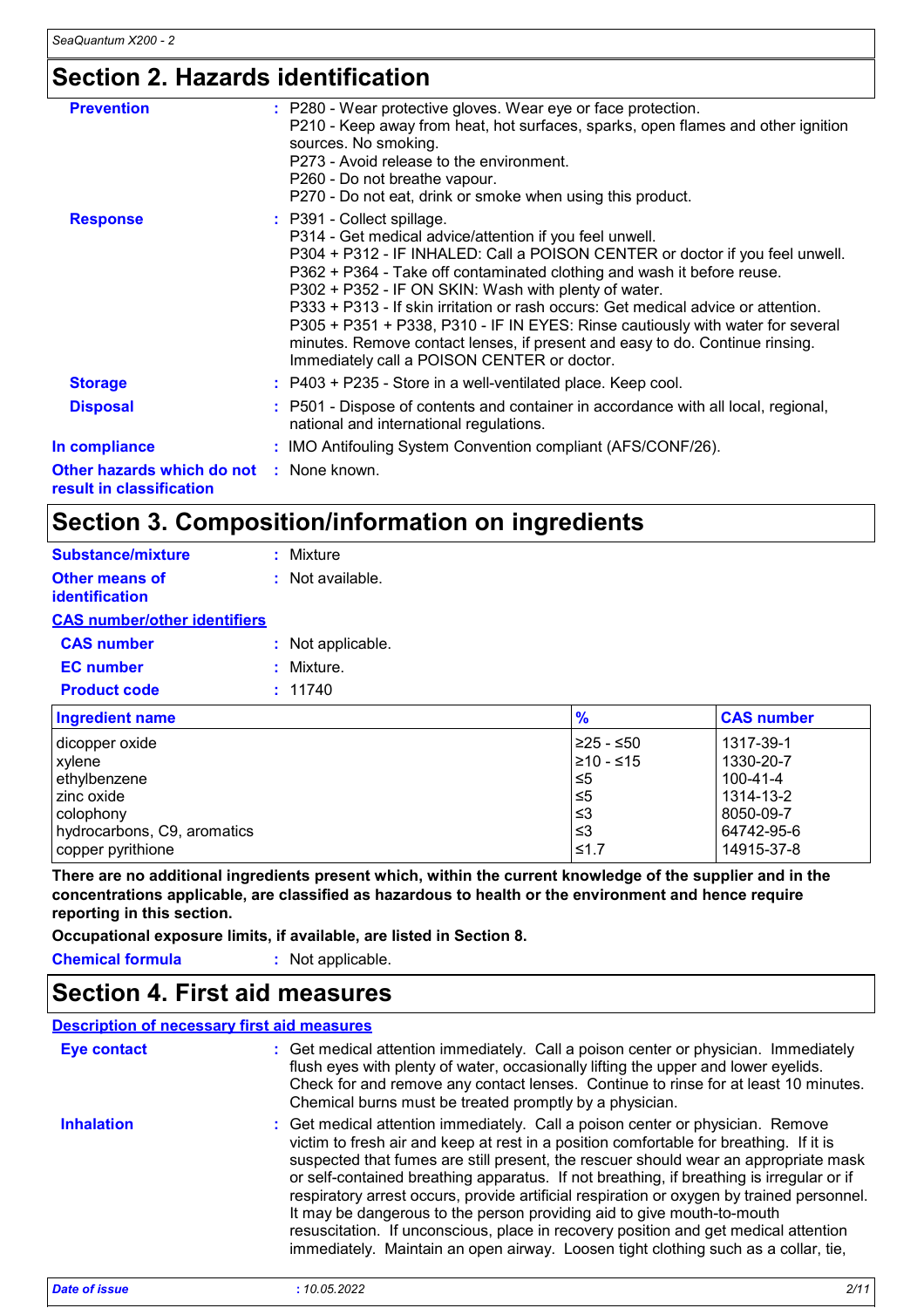### **Section 4. First aid measures**

|                                                    | belt or waistband. In case of inhalation of decomposition products in a fire,<br>symptoms may be delayed. The exposed person may need to be kept under<br>medical surveillance for 48 hours.                                                                                                                                                                                                                                                                                                                                                                                                                                                                                                                                                                                                 |
|----------------------------------------------------|----------------------------------------------------------------------------------------------------------------------------------------------------------------------------------------------------------------------------------------------------------------------------------------------------------------------------------------------------------------------------------------------------------------------------------------------------------------------------------------------------------------------------------------------------------------------------------------------------------------------------------------------------------------------------------------------------------------------------------------------------------------------------------------------|
| <b>Skin contact</b>                                | Get medical attention immediately. Call a poison center or physician. Wash with<br>plenty of soap and water. Remove contaminated clothing and shoes. Wash<br>contaminated clothing thoroughly with water before removing it, or wear gloves.<br>Continue to rinse for at least 10 minutes. Chemical burns must be treated promptly<br>by a physician. In the event of any complaints or symptoms, avoid further exposure.<br>Wash clothing before reuse. Clean shoes thoroughly before reuse.                                                                                                                                                                                                                                                                                                |
| <b>Ingestion</b>                                   | Get medical attention immediately. Call a poison center or physician. Wash out<br>mouth with water. Remove dentures if any. If material has been swallowed and the<br>exposed person is conscious, give small quantities of water to drink. Stop if the<br>exposed person feels sick as vomiting may be dangerous. Do not induce vomiting<br>unless directed to do so by medical personnel. If vomiting occurs, the head should<br>be kept low so that vomit does not enter the lungs. Chemical burns must be treated<br>promptly by a physician. Never give anything by mouth to an unconscious person.<br>If unconscious, place in recovery position and get medical attention immediately.<br>Maintain an open airway. Loosen tight clothing such as a collar, tie, belt or<br>waistband. |
| Most important symptoms/effects, acute and delayed |                                                                                                                                                                                                                                                                                                                                                                                                                                                                                                                                                                                                                                                                                                                                                                                              |
| <b>Potential acute health effects</b>              |                                                                                                                                                                                                                                                                                                                                                                                                                                                                                                                                                                                                                                                                                                                                                                                              |
| <b>Eye contact</b>                                 | : Causes serious eye damage.                                                                                                                                                                                                                                                                                                                                                                                                                                                                                                                                                                                                                                                                                                                                                                 |
| <b>Inhalation</b>                                  | : Harmful if inhaled.                                                                                                                                                                                                                                                                                                                                                                                                                                                                                                                                                                                                                                                                                                                                                                        |
| <b>Skin contact</b>                                | : Causes skin irritation. May cause an allergic skin reaction.                                                                                                                                                                                                                                                                                                                                                                                                                                                                                                                                                                                                                                                                                                                               |
| <b>Ingestion</b>                                   | : Harmful if swallowed.                                                                                                                                                                                                                                                                                                                                                                                                                                                                                                                                                                                                                                                                                                                                                                      |
| <b>Over-exposure signs/symptoms</b>                |                                                                                                                                                                                                                                                                                                                                                                                                                                                                                                                                                                                                                                                                                                                                                                                              |
| <b>Eye contact</b>                                 | : Adverse symptoms may include the following:<br>pain<br>watering<br>redness                                                                                                                                                                                                                                                                                                                                                                                                                                                                                                                                                                                                                                                                                                                 |
| <b>Inhalation</b>                                  | : No specific data.                                                                                                                                                                                                                                                                                                                                                                                                                                                                                                                                                                                                                                                                                                                                                                          |
| <b>Skin contact</b>                                | : Adverse symptoms may include the following:<br>pain or irritation<br>redness<br>blistering may occur                                                                                                                                                                                                                                                                                                                                                                                                                                                                                                                                                                                                                                                                                       |
| <b>Ingestion</b>                                   | : Adverse symptoms may include the following:<br>stomach pains                                                                                                                                                                                                                                                                                                                                                                                                                                                                                                                                                                                                                                                                                                                               |
|                                                    | Indication of immediate medical attention and special treatment needed, if necessary                                                                                                                                                                                                                                                                                                                                                                                                                                                                                                                                                                                                                                                                                                         |
| <b>Notes to physician</b>                          | : In case of inhalation of decomposition products in a fire, symptoms may be delayed.<br>The exposed person may need to be kept under medical surveillance for 48 hours.                                                                                                                                                                                                                                                                                                                                                                                                                                                                                                                                                                                                                     |
| <b>Specific treatments</b>                         | : No specific treatment.                                                                                                                                                                                                                                                                                                                                                                                                                                                                                                                                                                                                                                                                                                                                                                     |
| <b>Protection of first-aiders</b>                  | : No action shall be taken involving any personal risk or without suitable training. If it<br>is suspected that fumes are still present, the rescuer should wear an appropriate<br>mask or self-contained breathing apparatus. It may be dangerous to the person<br>providing aid to give mouth-to-mouth resuscitation. Wash contaminated clothing<br>thoroughly with water before removing it, or wear gloves.                                                                                                                                                                                                                                                                                                                                                                              |

**See toxicological information (Section 11)**

### **Section 5. Firefighting measures**

| <b>Extinguishing media</b>                           |                                                                                                                                                                                                                                                                                                                                                                                                                                       |
|------------------------------------------------------|---------------------------------------------------------------------------------------------------------------------------------------------------------------------------------------------------------------------------------------------------------------------------------------------------------------------------------------------------------------------------------------------------------------------------------------|
| <b>Suitable extinguishing</b><br>media               | : Use dry chemical, $CO2$ , water spray (fog) or foam.                                                                                                                                                                                                                                                                                                                                                                                |
| <b>Unsuitable extinguishing</b><br>media             | : Do not use water jet.                                                                                                                                                                                                                                                                                                                                                                                                               |
| <b>Specific hazards arising</b><br>from the chemical | : Flammable liquid and vapour. Runoff to sewer may create fire or explosion hazard.<br>In a fire or if heated, a pressure increase will occur and the container may burst, with<br>the risk of a subsequent explosion. This material is very toxic to aquatic life with<br>long lasting effects. Fire water contaminated with this material must be contained<br>and prevented from being discharged to any waterway, sewer or drain. |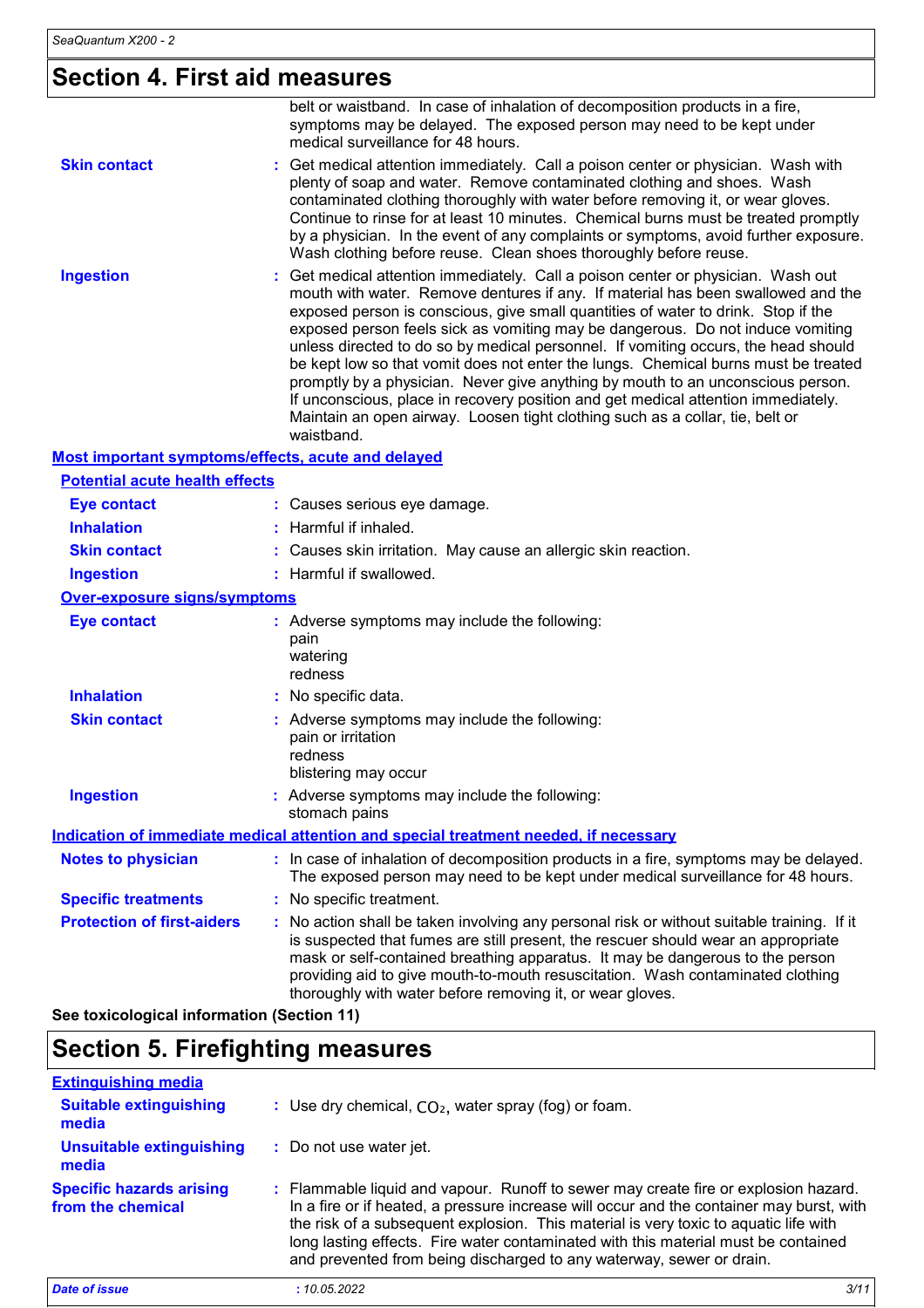# **Section 5. Firefighting measures**

| <b>Hazardous thermal</b><br>decomposition products       | : Decomposition products may include the following materials:<br>carbon dioxide<br>carbon monoxide<br>nitrogen oxides<br>sulfur oxides<br>metal oxide/oxides                                                                                                                                                                  |
|----------------------------------------------------------|-------------------------------------------------------------------------------------------------------------------------------------------------------------------------------------------------------------------------------------------------------------------------------------------------------------------------------|
| <b>Special protective actions</b><br>for fire-fighters   | : Promptly isolate the scene by removing all persons from the vicinity of the incident if<br>there is a fire. No action shall be taken involving any personal risk or without<br>suitable training. Move containers from fire area if this can be done without risk.<br>Use water spray to keep fire-exposed containers cool. |
| <b>Special protective</b><br>equipment for fire-fighters | : Fire-fighters should wear appropriate protective equipment and self-contained<br>breathing apparatus (SCBA) with a full face-piece operated in positive pressure<br>mode.                                                                                                                                                   |

### **Section 6. Accidental release measures**

### **Personal precautions, protective equipment and emergency procedures**

| For non-emergency<br>personnel                       | : No action shall be taken involving any personal risk or without suitable training.<br>Evacuate surrounding areas. Keep unnecessary and unprotected personnel from<br>entering. Do not touch or walk through spilt material. Shut off all ignition sources.<br>No flares, smoking or flames in hazard area. Do not breathe vapour or mist.<br>Provide adequate ventilation. Wear appropriate respirator when ventilation is<br>inadequate. Put on appropriate personal protective equipment.                                                                                                                                                                                                                                                                           |
|------------------------------------------------------|-------------------------------------------------------------------------------------------------------------------------------------------------------------------------------------------------------------------------------------------------------------------------------------------------------------------------------------------------------------------------------------------------------------------------------------------------------------------------------------------------------------------------------------------------------------------------------------------------------------------------------------------------------------------------------------------------------------------------------------------------------------------------|
| For emergency responders :                           | If specialised clothing is required to deal with the spillage, take note of any<br>information in Section 8 on suitable and unsuitable materials. See also the<br>information in "For non-emergency personnel".                                                                                                                                                                                                                                                                                                                                                                                                                                                                                                                                                         |
| <b>Environmental precautions</b>                     | : Avoid dispersal of spilt material and runoff and contact with soil, waterways, drains<br>and sewers. Inform the relevant authorities if the product has caused environmental<br>pollution (sewers, waterways, soil or air). Water polluting material. May be harmful<br>to the environment if released in large quantities. Collect spillage.                                                                                                                                                                                                                                                                                                                                                                                                                         |
| Methods and material for containment and cleaning up |                                                                                                                                                                                                                                                                                                                                                                                                                                                                                                                                                                                                                                                                                                                                                                         |
| <b>Small spill</b>                                   | : Stop leak if without risk. Move containers from spill area. Use spark-proof tools and<br>explosion-proof equipment. Dilute with water and mop up if water-soluble.<br>Alternatively, or if water-insoluble, absorb with an inert dry material and place in an<br>appropriate waste disposal container. Dispose of via a licensed waste disposal<br>contractor.                                                                                                                                                                                                                                                                                                                                                                                                        |
| <b>Large spill</b>                                   | : Stop leak if without risk. Move containers from spill area. Use spark-proof tools and<br>explosion-proof equipment. Approach the release from upwind. Prevent entry into<br>sewers, water courses, basements or confined areas. Wash spillages into an<br>effluent treatment plant or proceed as follows. Contain and collect spillage with non-<br>combustible, absorbent material e.g. sand, earth, vermiculite or diatomaceous earth<br>and place in container for disposal according to local regulations (see Section 13).<br>Dispose of via a licensed waste disposal contractor. Contaminated absorbent<br>material may pose the same hazard as the spilt product. Note: see Section 1 for<br>emergency contact information and Section 13 for waste disposal. |

# **Section 7. Handling and storage**

| <b>Precautions for safe handling</b> |                                                                                                                                                                                                                                                                                                                                                                                                                                                                                                                                                                                                                                                                                                                                                                                                                                                                                                                                                                                                                                 |
|--------------------------------------|---------------------------------------------------------------------------------------------------------------------------------------------------------------------------------------------------------------------------------------------------------------------------------------------------------------------------------------------------------------------------------------------------------------------------------------------------------------------------------------------------------------------------------------------------------------------------------------------------------------------------------------------------------------------------------------------------------------------------------------------------------------------------------------------------------------------------------------------------------------------------------------------------------------------------------------------------------------------------------------------------------------------------------|
| <b>Protective measures</b>           | : Put on appropriate personal protective equipment (see Section 8). Persons with a<br>history of skin sensitization problems should not be employed in any process in<br>which this product is used. Do not get in eyes or on skin or clothing. Do not breathe<br>vapour or mist. Do not ingest. Avoid release to the environment. Use only with<br>adequate ventilation. Wear appropriate respirator when ventilation is inadequate.<br>Do not enter storage areas and confined spaces unless adequately ventilated.<br>Keep in the original container or an approved alternative made from a compatible<br>material, kept tightly closed when not in use. Store and use away from heat, sparks,<br>open flame or any other ignition source. Use explosion-proof electrical (ventilating,<br>lighting and material handling) equipment. Use only non-sparking tools. Take<br>precautionary measures against electrostatic discharges. Empty containers retain<br>product residue and can be hazardous. Do not reuse container. |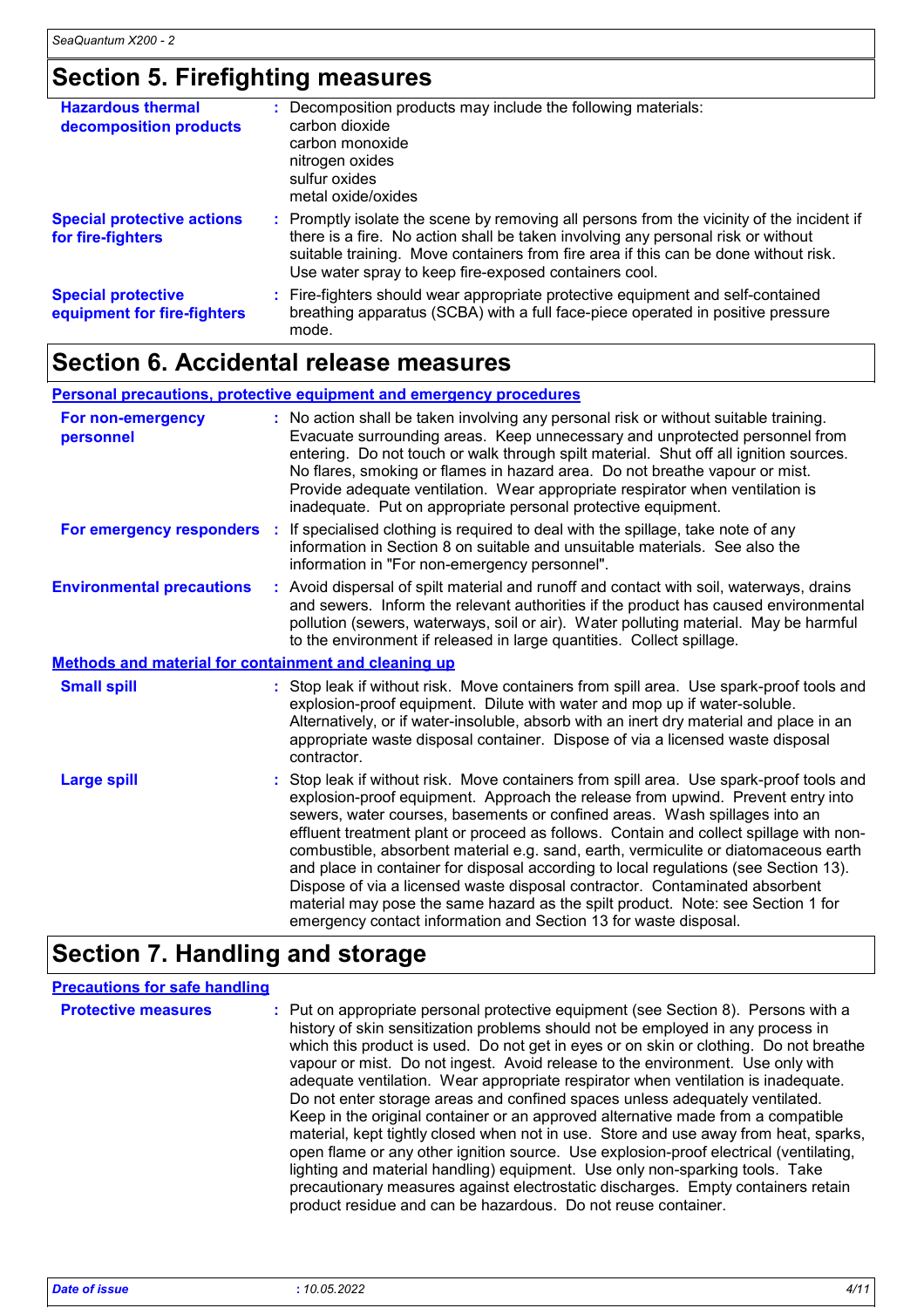# **Section 7. Handling and storage**

| <b>Advice on general</b><br>occupational hygiene                                 | : Eating, drinking and smoking should be prohibited in areas where this material is<br>handled, stored and processed. Workers should wash hands and face before<br>eating, drinking and smoking. Remove contaminated clothing and protective<br>equipment before entering eating areas. See also Section 8 for additional<br>information on hygiene measures.                                                                                                                                                                                                                                                                                                                                                           |
|----------------------------------------------------------------------------------|-------------------------------------------------------------------------------------------------------------------------------------------------------------------------------------------------------------------------------------------------------------------------------------------------------------------------------------------------------------------------------------------------------------------------------------------------------------------------------------------------------------------------------------------------------------------------------------------------------------------------------------------------------------------------------------------------------------------------|
| <b>Conditions for safe storage,</b><br>including any<br><b>incompatibilities</b> | : Store in accordance with local regulations. Store in a segregated and approved<br>area. Store in original container protected from direct sunlight in a dry, cool and well-<br>ventilated area, away from incompatible materials (see Section 10) and food and<br>drink. Store locked up. Eliminate all ignition sources. Separate from oxidising<br>materials. Keep container tightly closed and sealed until ready for use. Containers<br>that have been opened must be carefully resealed and kept upright to prevent<br>leakage. Do not store in unlabelled containers. Use appropriate containment to<br>avoid environmental contamination. See Section 10 for incompatible materials<br>before handling or use. |

### **Section 8. Exposure controls/personal protection**

#### **Control parameters**

#### **Occupational exposure limits**

| xylene<br>ethylbenzene<br>colophony<br><b>Appropriate engineering</b><br>controls<br><b>Environmental exposure</b><br>controls<br><b>Individual protection measures</b> | ventilation or other engineering controls to keep worker exposure to airborne                                                                       | <b>Workplace Safety and Health Act</b><br>(Singapore, 2/2006).<br>PEL (short term): 651 mg/m <sup>3</sup> 15 minutes.<br>PEL (short term): 150 ppm 15 minutes.<br>PEL (long term): 434 mg/m <sup>3</sup> 8 hours.<br>PEL (long term): 100 ppm 8 hours.<br><b>Workplace Safety and Health Act</b><br>(Singapore, 2/2006). Notes:<br>PEL (long term): 100 ppm 8 hours.<br>PEL (long term): 434 mg/m <sup>3</sup> 8 hours.<br><b>Workplace Safety and Health Act</b><br>(Singapore, 2/2006).<br>PEL (short term): 543 mg/m <sup>3</sup> 15 minutes.<br>PEL (short term): 125 ppm 15 minutes.<br>ACGIH TLV (United States, 1/2021). Skin<br>sensitiser. Inhalation sensitiser.<br>: Use only with adequate ventilation. Use process enclosures, local exhaust |
|-------------------------------------------------------------------------------------------------------------------------------------------------------------------------|-----------------------------------------------------------------------------------------------------------------------------------------------------|-----------------------------------------------------------------------------------------------------------------------------------------------------------------------------------------------------------------------------------------------------------------------------------------------------------------------------------------------------------------------------------------------------------------------------------------------------------------------------------------------------------------------------------------------------------------------------------------------------------------------------------------------------------------------------------------------------------------------------------------------------------|
|                                                                                                                                                                         |                                                                                                                                                     |                                                                                                                                                                                                                                                                                                                                                                                                                                                                                                                                                                                                                                                                                                                                                           |
|                                                                                                                                                                         |                                                                                                                                                     |                                                                                                                                                                                                                                                                                                                                                                                                                                                                                                                                                                                                                                                                                                                                                           |
|                                                                                                                                                                         | limits. Use explosion-proof ventilation equipment.                                                                                                  | contaminants below any recommended or statutory limits. The engineering controls<br>also need to keep gas, vapour or dust concentrations below any lower explosive                                                                                                                                                                                                                                                                                                                                                                                                                                                                                                                                                                                        |
|                                                                                                                                                                         | cases, fume scrubbers, filters or engineering modifications to the process<br>equipment will be necessary to reduce emissions to acceptable levels. | Emissions from ventilation or work process equipment should be checked to ensure<br>they comply with the requirements of environmental protection legislation. In some                                                                                                                                                                                                                                                                                                                                                                                                                                                                                                                                                                                    |
|                                                                                                                                                                         |                                                                                                                                                     |                                                                                                                                                                                                                                                                                                                                                                                                                                                                                                                                                                                                                                                                                                                                                           |
| <b>Hygiene measures</b>                                                                                                                                                 | showers are close to the workstation location.                                                                                                      | : Wash hands, forearms and face thoroughly after handling chemical products, before<br>eating, smoking and using the lavatory and at the end of the working period.<br>Appropriate techniques should be used to remove potentially contaminated clothing.<br>Contaminated work clothing should not be allowed out of the workplace. Wash<br>contaminated clothing before reusing. Ensure that eyewash stations and safety                                                                                                                                                                                                                                                                                                                                 |
| <b>Eye/face protection</b>                                                                                                                                              | instead.                                                                                                                                            | : Safety eyewear complying to EN 166 should be used when a risk assessment<br>indicates this is necessary to avoid exposure to liquid splashes, mists, gases or<br>dusts. If contact is possible, the following protection should be worn, unless the<br>assessment indicates a higher degree of protection: chemical splash goggles and/<br>or face shield. If inhalation hazards exist, a full-face respirator may be required                                                                                                                                                                                                                                                                                                                          |
| <b>Skin protection</b>                                                                                                                                                  |                                                                                                                                                     |                                                                                                                                                                                                                                                                                                                                                                                                                                                                                                                                                                                                                                                                                                                                                           |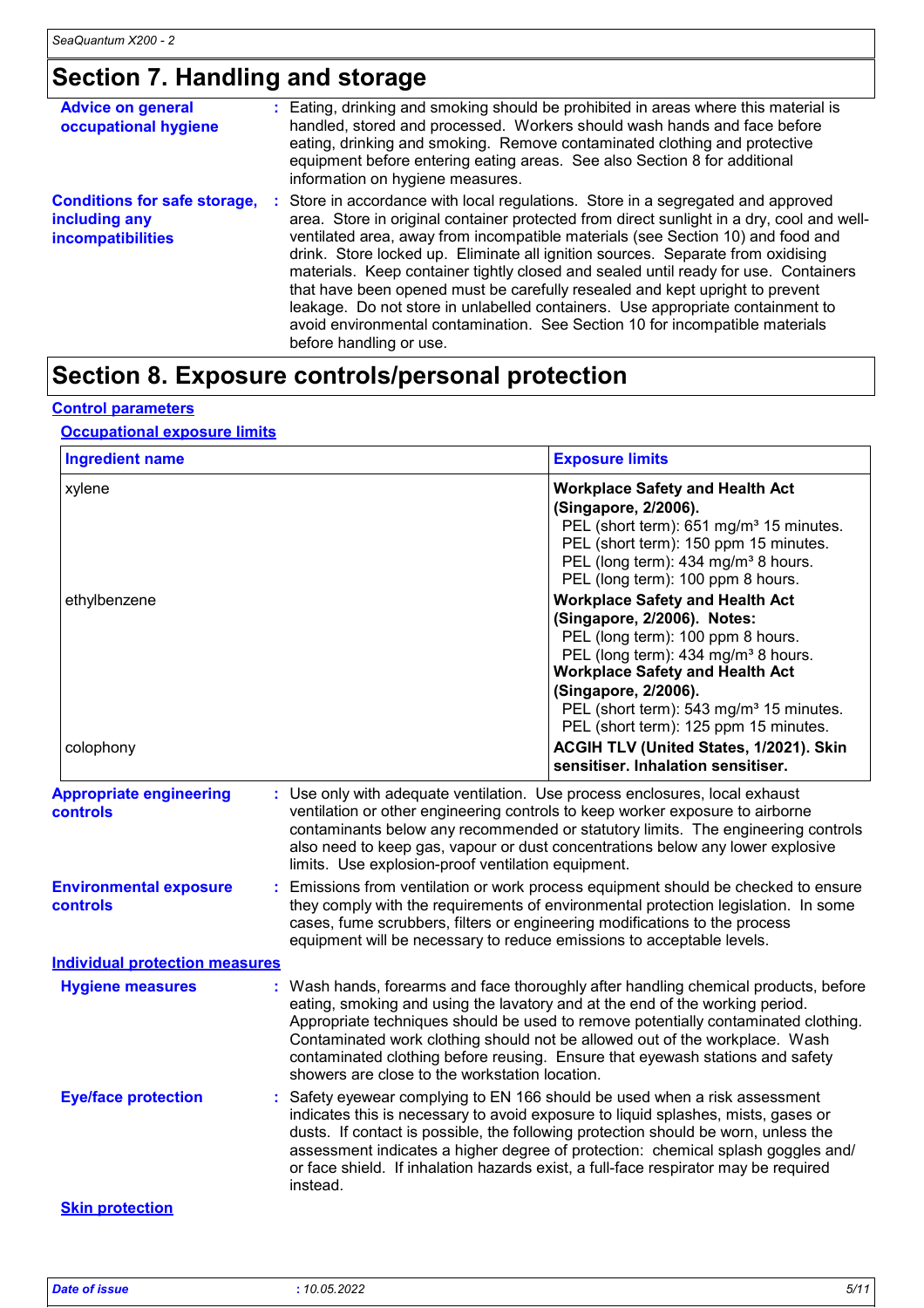# **Section 8. Exposure controls/personal protection**

| <b>Hand protection</b>        | : There is no one glove material or combination of materials that will give unlimited<br>resistance to any individual or combination of chemicals.<br>The breakthrough time must be greater than the end use time of the product.<br>The instructions and information provided by the glove manufacturer on use,<br>storage, maintenance and replacement must be followed.<br>Gloves should be replaced regularly and if there is any sign of damage to the glove<br>material.<br>Always ensure that gloves are free from defects and that they are stored and used<br>correctly.<br>The performance or effectiveness of the glove may be reduced by physical/<br>chemical damage and poor maintenance.<br>Barrier creams may help to protect the exposed areas of the skin but should not be<br>applied once exposure has occurred.<br>Wear suitable gloves tested to EN374.<br>Not recommended, gloves(breakthrough time) < 1 hour: neoprene, butyl rubber,<br><b>PVC</b><br>Recommended, gloves(breakthrough time) > 8 hours: nitrile rubber, 4H, Teflon,<br>polyvinyl alcohol (PVA) |
|-------------------------------|-----------------------------------------------------------------------------------------------------------------------------------------------------------------------------------------------------------------------------------------------------------------------------------------------------------------------------------------------------------------------------------------------------------------------------------------------------------------------------------------------------------------------------------------------------------------------------------------------------------------------------------------------------------------------------------------------------------------------------------------------------------------------------------------------------------------------------------------------------------------------------------------------------------------------------------------------------------------------------------------------------------------------------------------------------------------------------------------|
|                               | For right choice of glove materials, with focus on chemical resistance and time of<br>penetration, seek advice by the supplier of chemical resistant gloves.<br>The user must check that the final choice of type of glove selected for handling this<br>product is the most appropriate and takes into account the particular conditions of<br>use, as included in the user's risk assessment.                                                                                                                                                                                                                                                                                                                                                                                                                                                                                                                                                                                                                                                                                         |
| <b>Body protection</b>        | Personal protective equipment for the body should be selected based on the task<br>being performed and the risks involved and should be approved by a specialist<br>before handling this product. When there is a risk of ignition from static electricity,<br>wear anti-static protective clothing. For the greatest protection from static<br>discharges, clothing should include anti-static overalls, boots and gloves.                                                                                                                                                                                                                                                                                                                                                                                                                                                                                                                                                                                                                                                             |
| <b>Other skin protection</b>  | : Appropriate footwear and any additional skin protection measures should be<br>selected based on the task being performed and the risks involved and should be<br>approved by a specialist before handling this product.                                                                                                                                                                                                                                                                                                                                                                                                                                                                                                                                                                                                                                                                                                                                                                                                                                                               |
| <b>Respiratory protection</b> | Based on the hazard and potential for exposure, select a respirator that meets the<br>appropriate standard or certification. Respirators must be used according to a<br>respiratory protection program to ensure proper fitting, training, and other important<br>aspects of use.                                                                                                                                                                                                                                                                                                                                                                                                                                                                                                                                                                                                                                                                                                                                                                                                       |

## **Section 9. Physical and chemical properties**

| <b>Appearance</b>                               |                                                                                                                                       |
|-------------------------------------------------|---------------------------------------------------------------------------------------------------------------------------------------|
| <b>Physical state</b>                           | : Liquid.                                                                                                                             |
| <b>Colour</b>                                   | $:$ Red                                                                                                                               |
| <b>Odour</b>                                    | : Characteristic.                                                                                                                     |
| <b>Odour threshold</b>                          | : Not available.                                                                                                                      |
| рH                                              | : Not applicable.                                                                                                                     |
| <b>Melting point</b>                            | : Not applicable.                                                                                                                     |
| <b>Boiling point</b>                            | : Lowest known value: $136.1^{\circ}$ C (277 $^{\circ}$ F) (ethylbenzene). Weighted average: $140.91^{\circ}$ C<br>$(285.6^{\circ}F)$ |
| <b>Flash point</b>                              | : Closed cup: $25^{\circ}$ C (77 $^{\circ}$ F)                                                                                        |
| <b>Burning time</b>                             | : Not applicable.                                                                                                                     |
| <b>Burning rate</b>                             | : Not applicable.                                                                                                                     |
| <b>Evaporation rate</b>                         | : Highest known value: 0.84 (ethylbenzene) Weighted average: 0.79 compared with<br>butyl acetate                                      |
| <b>Flammability (solid, gas)</b>                | : Not applicable.                                                                                                                     |
| Lower and upper explosive<br>(flammable) limits | $: 0.8 - 7.6\%$                                                                                                                       |
| <b>Vapour pressure</b>                          | : Highest known value: 1.2 kPa (9.3 mm Hg) (at $20^{\circ}$ C) (ethylbenzene). Weighted<br>average: 0.98 kPa (7.35 mm Hg) (at 20°C)   |
| <b>Vapour density</b>                           | : Highest known value: $3.7$ (Air = 1) (xylene). Weighted average: $3.7$ (Air = 1)                                                    |
| <b>Date of issue</b>                            | 6/11<br>: 10.05.2022                                                                                                                  |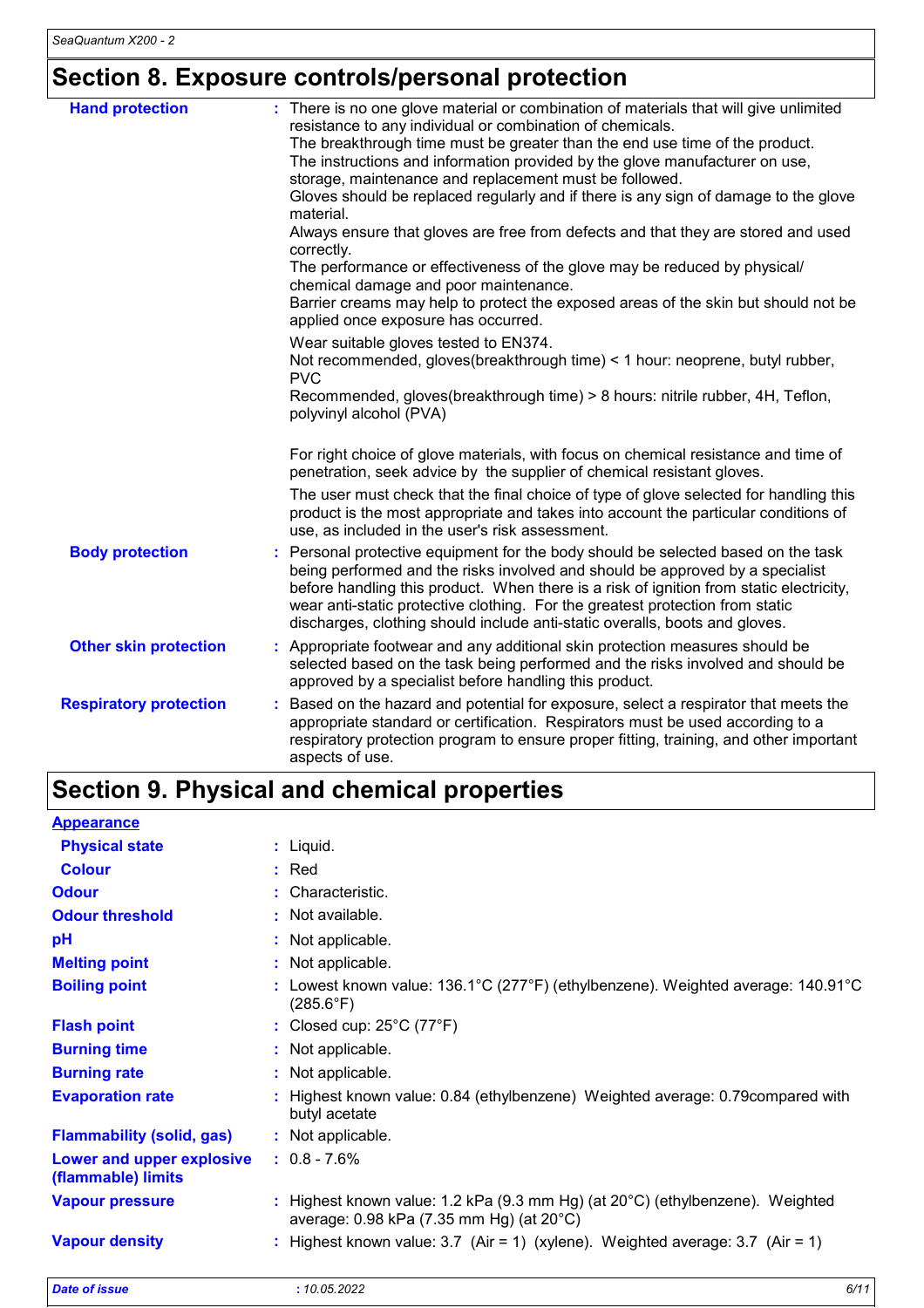## **Section 9. Physical and chemical properties**

| <b>Relative density</b>                           |     | : $1.936$ g/cm <sup>3</sup>                                                                                                                                     |
|---------------------------------------------------|-----|-----------------------------------------------------------------------------------------------------------------------------------------------------------------|
| <b>Solubility</b>                                 |     | Insoluble in the following materials: cold water and hot water.                                                                                                 |
| <b>Solubility in water</b>                        |     | $:$ Not available.                                                                                                                                              |
| <b>Partition coefficient: n-</b><br>octanol/water |     | $:$ Not available.                                                                                                                                              |
| <b>Auto-ignition temperature</b>                  |     | : Lowest known value: 280 to $470^{\circ}$ C (536 to 878 $^{\circ}$ F) (hydrocarbons, C9, aromatics).                                                           |
| <b>Decomposition temperature</b>                  | -11 | Not available.                                                                                                                                                  |
| <b>SADT</b>                                       | ÷   | Not available.                                                                                                                                                  |
| <b>Viscosity</b>                                  |     | Dynamic: Highest known value: 0.58 cP (xylene)<br>Kinematic: Highest known value: 0.77 cSt (ethylbenzene) (OECD 114)<br>Kinematic $(40C)$ : $>20.5 \text{ cSt}$ |

### **Section 10. Stability and reactivity**

| <b>Reactivity</b>                            | : No specific test data related to reactivity available for this product or its ingredients.                                                                                 |
|----------------------------------------------|------------------------------------------------------------------------------------------------------------------------------------------------------------------------------|
| <b>Chemical stability</b>                    | : The product is stable.                                                                                                                                                     |
| <b>Possibility of hazardous</b><br>reactions | : Under normal conditions of storage and use, hazardous reactions will not occur.                                                                                            |
| <b>Conditions to avoid</b>                   | : Avoid all possible sources of ignition (spark or flame). Do not pressurise, cut, weld,<br>braze, solder, drill, grind or expose containers to heat or sources of ignition. |
| <b>Incompatible materials</b>                | : Keep away from the following materials to prevent strong exothermic reactions:<br>oxidising agents, strong alkalis, strong acids.                                          |
| <b>Hazardous decomposition</b><br>products   | : Under normal conditions of storage and use, hazardous decomposition products<br>should not be produced.                                                                    |
| <b>SADT</b>                                  | : Not available.                                                                                                                                                             |

### **Section 11. Toxicological information**

#### **Information on toxicological effects**

#### **Acute toxicity**

| <b>Product/ingredient name</b> | <b>Result</b>                       | <b>Species</b> | <b>Dose</b>          | <b>Exposure</b> |
|--------------------------------|-------------------------------------|----------------|----------------------|-----------------|
| dicopper oxide                 | LC50 Inhalation Dusts and mists Rat |                | $3.34$ mg/l          | 4 hours         |
|                                | LD50 Oral                           | Rat            | 1340 mg/kg           |                 |
| xylene                         | <b>LC50 Inhalation Vapour</b>       | Rat            | $20$ mg/l            | 4 hours         |
|                                | LD50 Oral                           | Rat            | 4300 mg/kg           |                 |
|                                | <b>TDLo Dermal</b>                  | Rabbit         | 4300 mg/kg           |                 |
| ethylbenzene                   | <b>LC50 Inhalation Vapour</b>       | Rat - Male     | $17.8$ mg/l          | 4 hours         |
|                                | LD50 Dermal                         | Rabbit         | >5000 mg/kg          | -               |
|                                | LD50 Oral                           | Rat            | 3500 mg/kg           | $\blacksquare$  |
| copper pyrithione              | LC50 Inhalation Dusts and mists Rat |                | 70 mg/m <sup>3</sup> | 4 hours         |
|                                | LD50 Dermal                         | Rabbit         | $300$ mg/kg          |                 |
|                                | LD50 Oral                           | Rat            | $200$ mg/kg          |                 |

**Irritation/Corrosion**

| <b>Product/ingredient name</b> | <b>Result</b>                         | <b>Species</b>                    | <b>Score</b> | <b>Exposure</b>            | <b>Observation</b> |
|--------------------------------|---------------------------------------|-----------------------------------|--------------|----------------------------|--------------------|
| dicopper oxide                 | Eyes - Cornea opacity                 | Rabbit                            |              | 72 hours                   |                    |
|                                | Eyes - Redness of the<br>conjunctivae | Rabbit                            |              | 48 hours                   |                    |
| xylene                         | Eyes - Mild irritant                  | Rabbit                            |              | 87 milligrams              |                    |
|                                | Skin - Mild irritant                  | Rat                               |              | 8 hours 60<br>Imicroliters | ۰                  |
| zinc oxide                     | Eyes - Mild irritant                  | Rabbit                            |              | 24 hours 500<br>mg         | $\blacksquare$     |
|                                | Skin - Mild irritant                  | Rabbit                            |              | 24 hours 500<br>mg         |                    |
| copper pyrithione              | Eyes - Severe irritant                | Mammal-<br>species<br>unspecified |              |                            |                    |
|                                | Skin - Irritant                       | Mammal-<br>species                |              |                            |                    |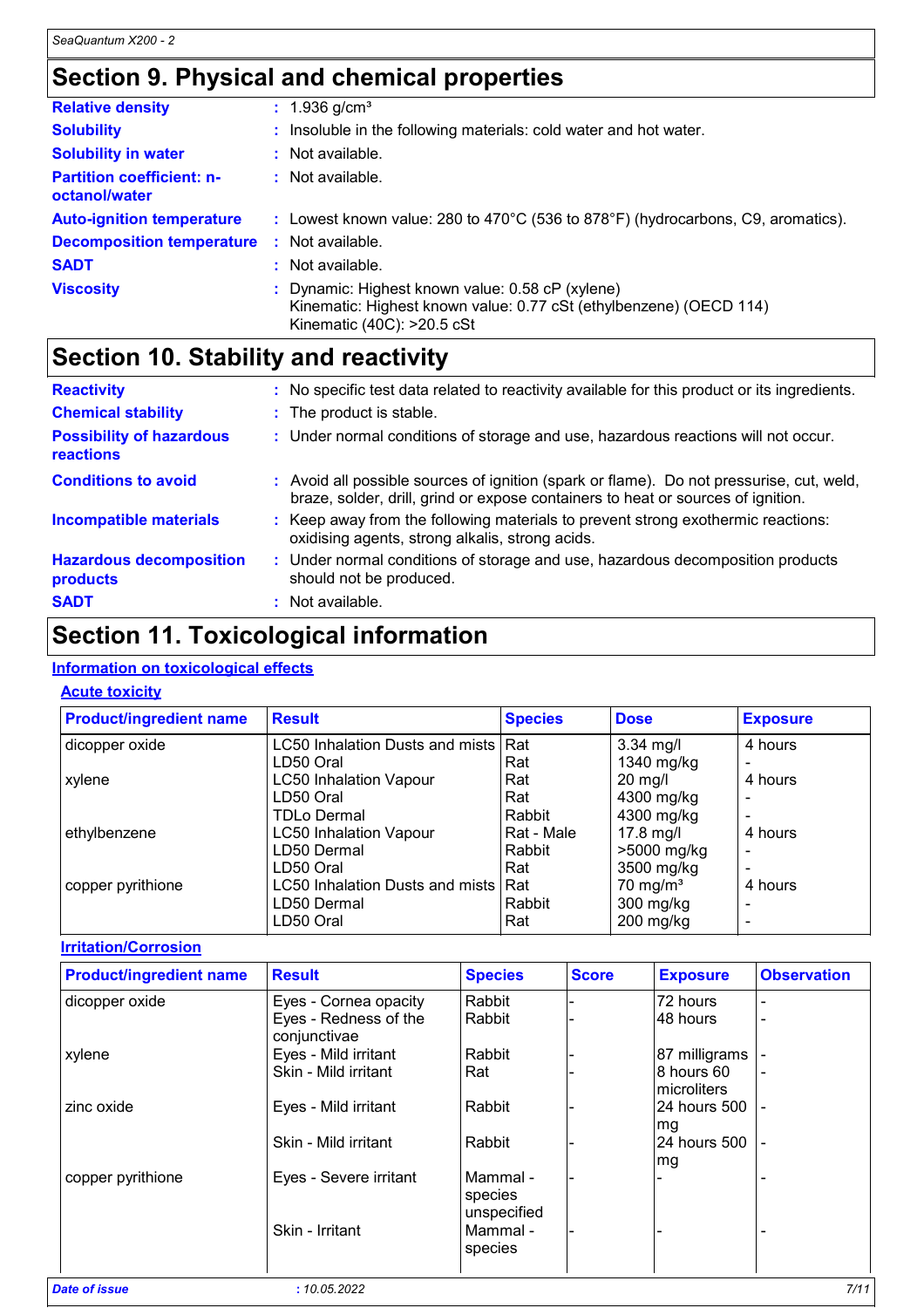## **Section 11. Toxicological information**

|                          | . .<br>$\sim$ $\sim$ |  |  |
|--------------------------|----------------------|--|--|
| - -<br>----------------- |                      |  |  |

| <b>SUISIUSAUVII</b>            |                             |                                 |               |
|--------------------------------|-----------------------------|---------------------------------|---------------|
| <b>Product/ingredient name</b> | <b>Route of</b><br>exposure | <b>Species</b>                  | <b>Result</b> |
| colophony                      | skin                        | Mammal - species<br>unspecified | Sensitising   |

#### **Mutagenicity**

Not available.

#### **Carcinogenicity**

Not available.

#### **Reproductive toxicity**

| <b>Product/ingredient name</b> | <b>Maternal</b><br>toxicity | <b>Fertility</b> | Developmental Species<br>toxin |                                 | <b>Dose</b>                                 | <b>Exposure</b> |
|--------------------------------|-----------------------------|------------------|--------------------------------|---------------------------------|---------------------------------------------|-----------------|
| copper pyrithione              |                             |                  | Positive                       | Mammal - species<br>unspecified | IRoute of<br><i>exposure</i><br>lunreported |                 |

#### **Teratogenicity**

Not available.

#### **Specific target organ toxicity (single exposure)**

| <b>Name</b>                 | <b>Category</b> | <b>Route of</b><br>exposure | <b>Target organs</b>                   |
|-----------------------------|-----------------|-----------------------------|----------------------------------------|
| xylene                      | Category 3      | -                           | Respiratory tract<br>irritation        |
| hydrocarbons, C9, aromatics | Category 3      |                             | <b>Respiratory tract</b><br>irritation |
|                             | Category 3      |                             | Narcotic effects                       |
| copper pyrithione           | Category 3      |                             | Respiratory tract<br>irritation        |

#### **Specific target organ toxicity (repeated exposure)**

| <b>Name</b>       | <b>Category</b> | <b>Route of</b><br>exposure | <b>Target organs</b> |
|-------------------|-----------------|-----------------------------|----------------------|
| ethylbenzene      | Category 2      |                             | hearing organs       |
| copper pyrithione | Category 1      |                             | nervous system       |

#### **Aspiration hazard**

| <b>Name</b>                 | <b>Result</b>                         |  |
|-----------------------------|---------------------------------------|--|
| <b>xylene</b>               | <b>ASPIRATION HAZARD - Category 1</b> |  |
| ethylbenzene                | <b>ASPIRATION HAZARD - Category 1</b> |  |
| hydrocarbons, C9, aromatics | <b>ASPIRATION HAZARD - Category 1</b> |  |

#### **Information on likely routes :** Not available. **of exposure**

| <b>Eye contact</b><br><b>Inhalation</b> |                                                                              | : Causes serious eye damage.<br>$:$ Harmful if inhaled.                             |  |  |
|-----------------------------------------|------------------------------------------------------------------------------|-------------------------------------------------------------------------------------|--|--|
| <b>Skin contact</b>                     |                                                                              | : Causes skin irritation. May cause an allergic skin reaction.                      |  |  |
| <b>Ingestion</b>                        |                                                                              | $:$ Harmful if swallowed.                                                           |  |  |
|                                         |                                                                              | <b>Symptoms related to the physical, chemical and toxicological characteristics</b> |  |  |
| Eye contact                             | : Adverse symptoms may include the following:<br>pain<br>watering<br>redness |                                                                                     |  |  |
| <b>Inhalation</b>                       |                                                                              | $\therefore$ No specific data.                                                      |  |  |

| <b>Date of issue</b> | 10.05.2022 | 8/1' |
|----------------------|------------|------|
|                      |            |      |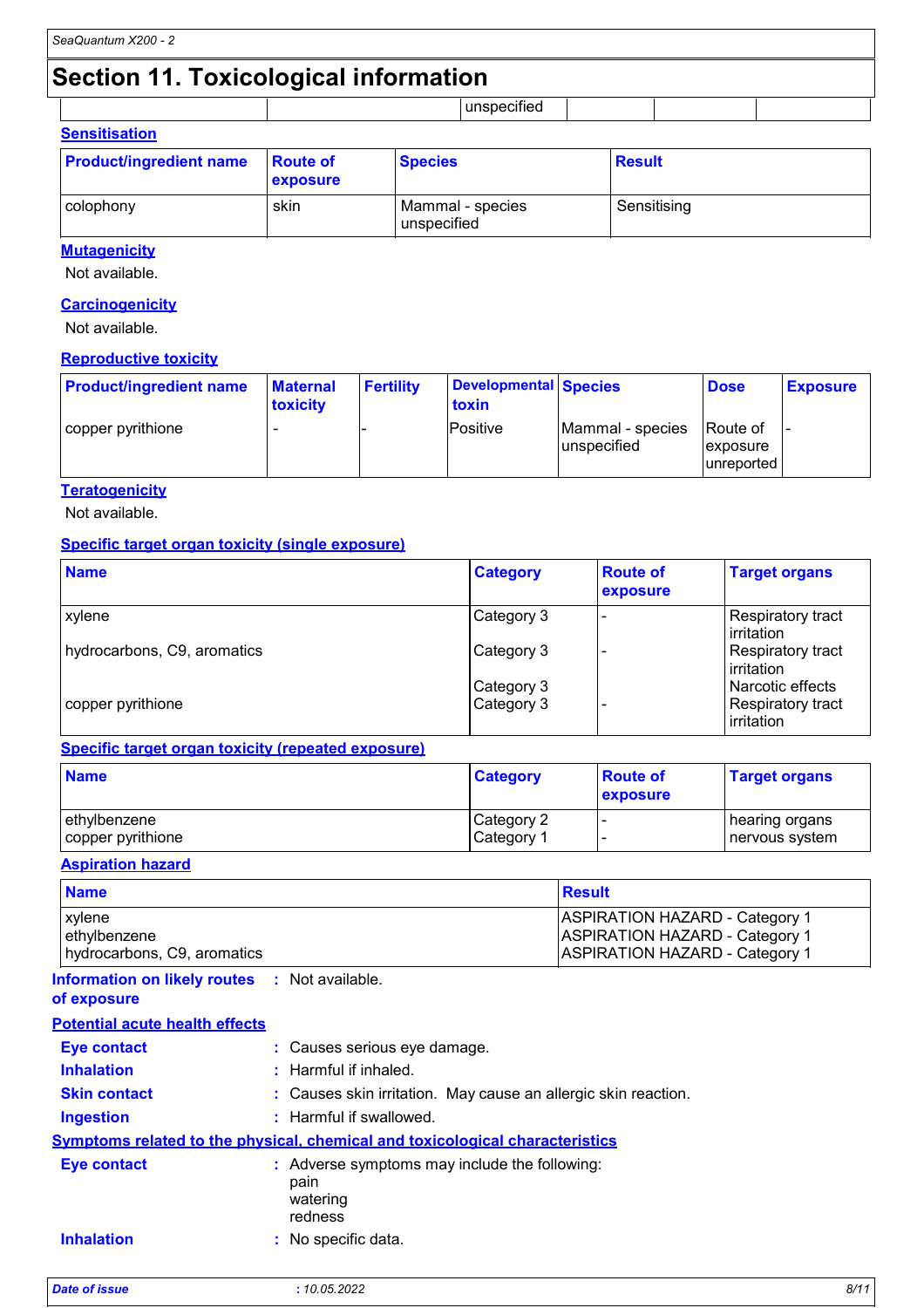# **Section 11. Toxicological information**

| <b>Skin contact</b>                     | : Adverse symptoms may include the following:<br>pain or irritation<br>redness<br>blistering may occur                                                                       |  |
|-----------------------------------------|------------------------------------------------------------------------------------------------------------------------------------------------------------------------------|--|
| <b>Ingestion</b>                        | : Adverse symptoms may include the following:<br>stomach pains                                                                                                               |  |
|                                         | Delayed and immediate effects as well as chronic effects from short and long-term exposure                                                                                   |  |
| <b>Short term exposure</b>              |                                                                                                                                                                              |  |
| <b>Potential immediate</b><br>effects   | : Not available.                                                                                                                                                             |  |
| <b>Potential delayed effects</b>        | : Not available.                                                                                                                                                             |  |
| Long term exposure                      |                                                                                                                                                                              |  |
| <b>Potential immediate</b><br>effects   | : Not available.                                                                                                                                                             |  |
| <b>Potential delayed effects</b>        | : Not available.                                                                                                                                                             |  |
| <b>Potential chronic health effects</b> |                                                                                                                                                                              |  |
| Not available.                          |                                                                                                                                                                              |  |
| <b>General</b>                          | May cause damage to organs through prolonged or repeated exposure. Once<br>sensitized, a severe allergic reaction may occur when subsequently exposed to very<br>low levels. |  |
| <b>Carcinogenicity</b>                  | : No known significant effects or critical hazards.                                                                                                                          |  |
| <b>Mutagenicity</b>                     | : No known significant effects or critical hazards.                                                                                                                          |  |
| <b>Teratogenicity</b>                   | : No known significant effects or critical hazards.                                                                                                                          |  |
| <b>Developmental effects</b>            | : No known significant effects or critical hazards.                                                                                                                          |  |
| <b>Fertility effects</b>                | : No known significant effects or critical hazards.                                                                                                                          |  |
| <b>Numerical measures of toxicity</b>   |                                                                                                                                                                              |  |
| <b>Acute toxicity estimates</b>         |                                                                                                                                                                              |  |
|                                         |                                                                                                                                                                              |  |

| <b>Route</b>                 | <b>ATE value</b> |
|------------------------------|------------------|
| Oral                         | 929.71 mg/kg     |
| Dermal                       | 5556.4 mg/kg     |
| Inhalation (vapours)         | 104.13 mg/l      |
| Inhalation (dusts and mists) | $2.66$ mg/l      |

# **Section 12. Ecological information**

#### **Toxicity**

| <b>Product/ingredient name</b> | <b>Result</b>                      | <b>Species</b>                      | <b>Exposure</b> |
|--------------------------------|------------------------------------|-------------------------------------|-----------------|
| dicopper oxide                 | Acute LC50 0.075 mg/l Fresh water  | Fish - Danio rerio                  | 96 hours        |
|                                | Chronic NOEC 0.001 mg/l            | Algae                               |                 |
|                                | Chronic NOEC 0.0052 mg/l           | Algae                               |                 |
| xylene                         | Acute LC50 8500 µg/l Marine water  | Crustaceans - Palaemonetes<br>pugio | 48 hours        |
|                                | Acute LC50 13400 µg/l Fresh water  | Fish - Pimephales promelas          | 96 hours        |
| ethylbenzene                   | Acute EC50 7700 µg/l Marine water  | Algae - Skeletonema costatum        | 96 hours        |
|                                | Acute EC50 2.93 mg/l               | Daphnia                             | 48 hours        |
|                                | Acute LC50 4.2 mg/l                | Fish                                | 96 hours        |
| zinc oxide                     | Acute LC50 1.1 ppm Fresh water     | Fish - Oncorhynchus mykiss          | 96 hours        |
|                                | Chronic NOEC 0.02 mg/l Fresh water | Algae - Pseudokirchneriella         | 72 hours        |
|                                |                                    | subcapitata - Exponential           |                 |
|                                |                                    | growth phase                        |                 |
| hydrocarbons, C9, aromatics    | Acute EC50 <10 mg/l                | Daphnia                             | 48 hours        |
|                                | Acute IC50 <10 mg/l                | Algae                               | 72 hours        |
|                                | Acute LC50 <10 mg/l                | Fish                                | 96 hours        |
| copper pyrithione              | Acute EC50 0.022 mg/l              | Daphnia                             | 48 hours        |
|                                | Acute IC50 0.035 mg/l              | Algae                               | 120 hours       |
|                                | Acute LC50 0.0043 mg/l             | Fish                                | 96 hours        |
|                                | Chronic NOEC 0.00046 mg/l          | Algae - Skeletonema costatum        | 120 hours       |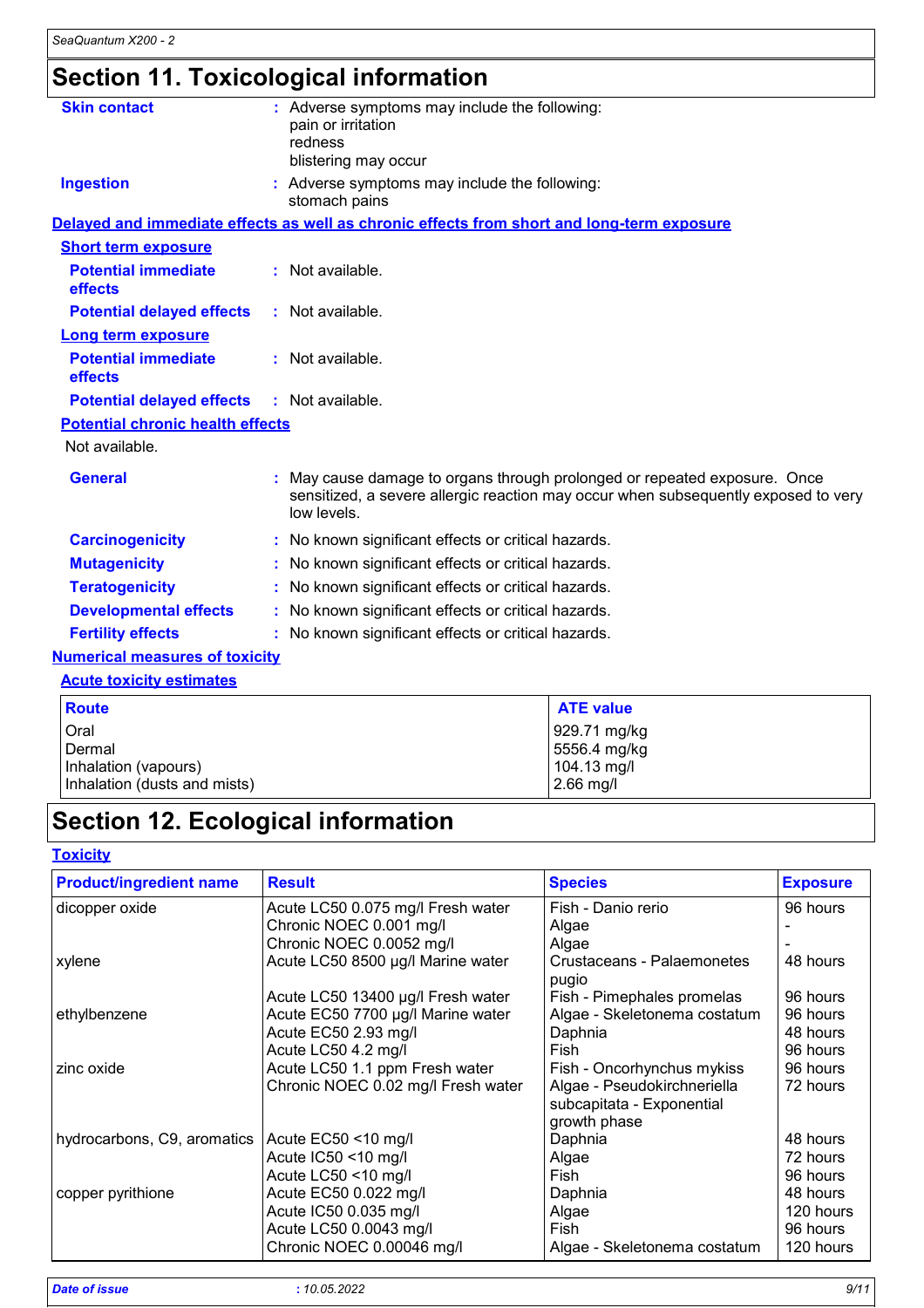# **Section 12. Ecological information**

### **Persistence/degradability**

| <b>Product/ingredient name</b> | <b>Aquatic half-life</b> | <b>Photolysis</b> | <b>Biodegradability</b> |
|--------------------------------|--------------------------|-------------------|-------------------------|
| dicopper oxide                 |                          |                   | Not readily             |
| <b>xylene</b>                  |                          |                   | Readily                 |
| ethylbenzene                   |                          |                   | Readily                 |
| l zinc oxide                   |                          |                   | Not readily             |
| hydrocarbons, C9, aromatics  - |                          |                   | Not readily             |

#### **Bioaccumulative potential**

| <b>Product/ingredient name</b> | $LoaPow$   | <b>BCF</b>  | <b>Potential</b> |
|--------------------------------|------------|-------------|------------------|
| <b>xylene</b>                  | 3.12       | 8.1 to 25.9 | low              |
| ethylbenzene                   | 3.6        |             | low              |
| I zinc oxide                   |            | 28960       | high             |
| colophony                      | 1.9 to 7.7 |             | high             |
| hydrocarbons, C9, aromatics  - |            | 10 to 2500  | high             |

#### **Mobility in soil**

**Soil/water partition** 

**coefficient (KOC)**

**:** Not available.

#### **Other adverse effects** : No known significant effects or critical hazards.

### **Section 13. Disposal considerations**

| <b>Disposal methods</b> | : The generation of waste should be avoided or minimised wherever possible.<br>Disposal of this product, solutions and any by-products should at all times comply<br>with the requirements of environmental protection and waste disposal legislation<br>and any regional local authority requirements. Dispose of surplus and non-<br>recyclable products via a licensed waste disposal contractor. Waste should not be<br>disposed of untreated to the sewer unless fully compliant with the requirements of<br>all authorities with jurisdiction. Waste packaging should be recycled. Incineration or<br>landfill should only be considered when recycling is not feasible. This material and<br>its container must be disposed of in a safe way. Care should be taken when<br>handling emptied containers that have not been cleaned or rinsed out. Empty<br>containers or liners may retain some product residues. Vapour from product<br>residues may create a highly flammable or explosive atmosphere inside the<br>container. Do not cut, weld or grind used containers unless they have been cleaned |
|-------------------------|----------------------------------------------------------------------------------------------------------------------------------------------------------------------------------------------------------------------------------------------------------------------------------------------------------------------------------------------------------------------------------------------------------------------------------------------------------------------------------------------------------------------------------------------------------------------------------------------------------------------------------------------------------------------------------------------------------------------------------------------------------------------------------------------------------------------------------------------------------------------------------------------------------------------------------------------------------------------------------------------------------------------------------------------------------------------------------------------------------------|
|                         | thoroughly internally. Avoid dispersal of spilt material and runoff and contact with<br>soil, waterways, drains and sewers.                                                                                                                                                                                                                                                                                                                                                                                                                                                                                                                                                                                                                                                                                                                                                                                                                                                                                                                                                                                    |

Do not allow to enter drains or watercourses. Material and/or container must be disposed of as hazardous waste.

## **Section 14. Transport information**

|                                      | <b>UN</b>                                                                | <b>IMDG</b>                                 | <b>IATA</b>                                                              |
|--------------------------------------|--------------------------------------------------------------------------|---------------------------------------------|--------------------------------------------------------------------------|
| <b>UN number</b>                     | <b>UN1263</b>                                                            | <b>UN1263</b>                               | <b>UN1263</b>                                                            |
| <b>UN proper</b><br>shipping name    | Paint                                                                    | Paint. Marine pollutant<br>(dicopper oxide) | Paint                                                                    |
| <b>Transport hazard</b><br>class(es) | 3                                                                        | 3<br>$\bigstar$                             | 3                                                                        |
| <b>Packing group</b>                 | III                                                                      | $\mathbf{III}$                              | $\mathbf{III}$                                                           |
| <b>Environmental</b><br>hazards      | Yes. The environmentally<br>hazardous substance mark is<br>not required. | Yes.                                        | Yes. The environmentally<br>hazardous substance mark is<br>not required. |
|                                      |                                                                          |                                             |                                                                          |
| <b>Date of issue</b>                 | : 10.05.2022                                                             |                                             | 10/11                                                                    |